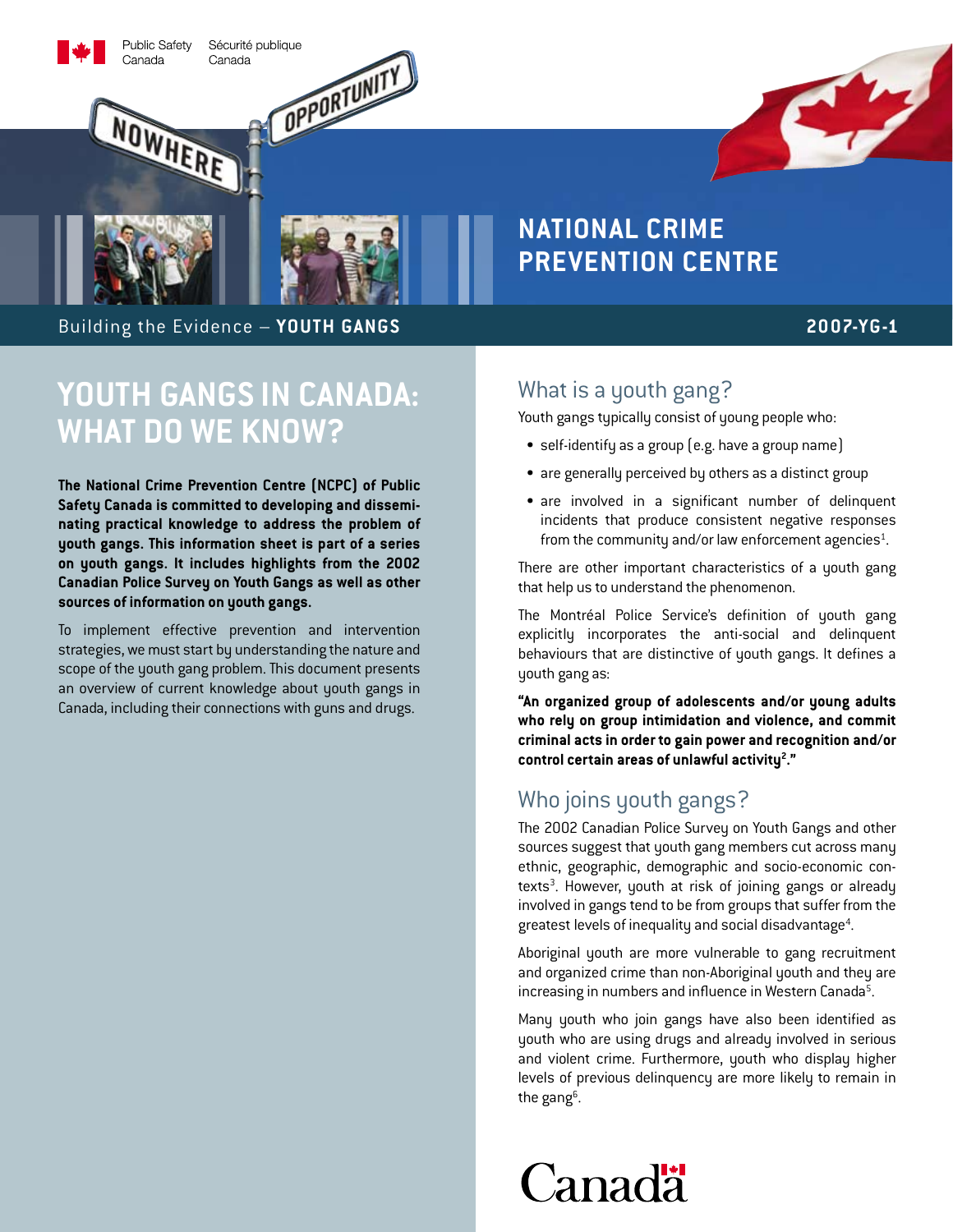The reasons for joining a youth gang are various. Some seek excitement; others are looking for prestige, protection, a chance to make money or a sense of belonging<sup>?</sup>.

#### Results of the *Canadian Police Survey on Youth Gangs*

Youth gangs are not just an urban phenomenon. They are active across the country in both large and small communities $^8$ .

Results of the Canadian Police Survey on Youth Gangs and other sources suggest that youth gangs are a growing concern in many Canadian jurisdictions. Although not to the same extent as in the United States, comparisons between the two countries show that almost twice the percentage of jurisdictions in the United States report active youth gangs as compared with those in Canada (see Table 1).

The Survey asked police officers to estimate the number of youth gangs in their jurisdiction. According to these estimates:

- Canada has 434 youth gangs with roughly 7,000 members nationally. (See Table 2).
- Ontario has the highest number of youth gangs and youth gang members in absolute terms, with 216 youth gangs and 3,320 youth gang members. Saskatchewan is second (28 youth gangs and 1,315 members), followed by British Columbia (102 youth gangs and 1,027 members)<sup>9</sup>.
- For the country as a whole, the vast majority of youth gang members are male  $(94\%)^{10}$ .
- Almost half (48%) of all youth gang members are under the age of 18. Most  $(39%)$  are between 16 and 18 years old<sup>11</sup>.
- The largest proportion of youth gang members are African Canadian (25%), followed by First Nations (21%) and Caucasian  $[18%]^{12}$ .
- Police agencies and Aboriginal organizations indicate that there is a growing percentage of female gang membership in western Canadian provinces, including British Columbia  $(12%)$ , Manitoba  $(10%)$  and Saskatchewan  $(9%)^{13}$ .

### Gangs, crime and violence

The movement of gang members from one jurisdiction to another appears to have an impact on the criminal activities and involvement of youth, as does the return of gang-involved youth or adult inmates from correctional facilities<sup>14</sup>.

From a prevention perspective, it is vital to understand that youth involvement in crime and violence is linked with the experience of the gang itself<sup>15</sup>.

In the United States, studies of large urban samples show that youth gang members are responsible for a large proportion of all violent adolescent offences. On average, 20% of gang members were responsible for committing about 80% of all serious violent adolescent offences<sup>16</sup>.

While similar offence data is not available in Canada, a quasinational study of the criminal careers of a birth cohort<sup>17</sup> found that 16% of alleged young offenders who were classified as chronic offenders were responsible for 58% of all alleged criminal incidents18.

### Gangs, guns and drugs in schools

Gun violence in major cities in Canada has been a growing concern, especially in Toronto, Edmonton, Calgary, Vancouver and Montréal<sup>19</sup>.

Gun violence is also more prevalent among street gangs that involve primarily young men less than 30 years of age<sup>20</sup>.

The Drugs, Alcohol and Violence International (DAVI) study, a joint Canada-U.S. effort, provides important evidence about the relationships between gangs, guns and drugs in Toronto and Montréal. A total of 904 male students (grades 9 to 12), school dropouts and young offenders were interviewed. The results indicate that:

- There is a correlation between gang presence in schools and the availability of both guns and drugs in schools.
- 18.7% of boys (ages 14 to 17) in Montréal and 15.1% in Toronto have brought a gun to school.
- School dropouts who get involved in drug selling are at higher risk of being involved in gun-related violence $^{21}$ .

#### Conclusion

Most youth who join gangs have already been involved in crime, violence and illegal drug use. The prevalence and scope of youth gang involvement varies across the country, but the "gang effect" of increased delinquency, drug use and violence is a common thread.

Integrated, targeted and evidence-based community solutions are necessary to reduce and prevent the proliferation of gangs, drugs and gun violence.

More information is available on youth gangs in Canada at: **www.publicsafety.gc.ca/ncpc** and **www.safecanada.ca**.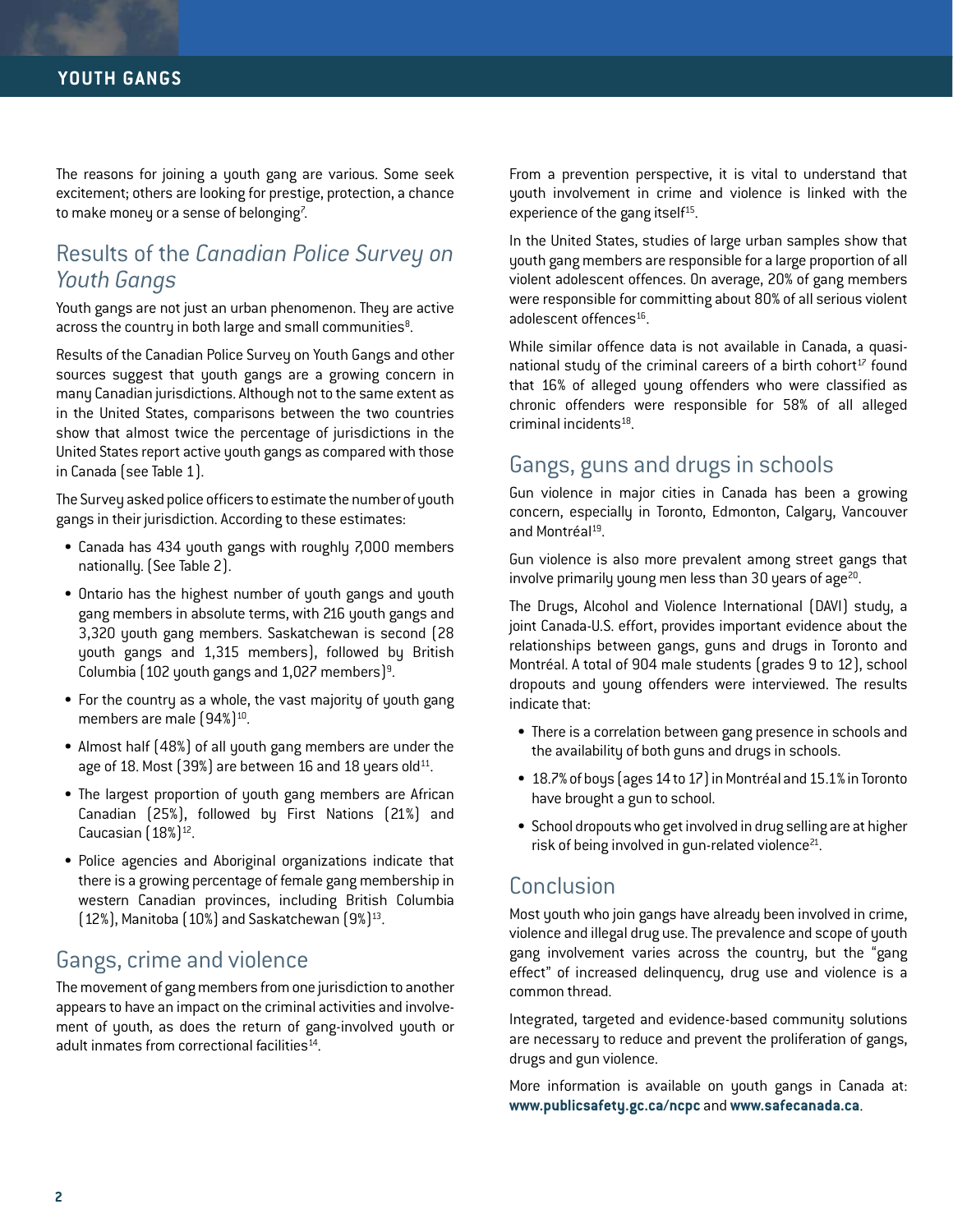

#### Notes

- 
- 1 Canada. Royal Canadian Mounted Police. *Environmental Scan: Features: Focus on Youth Gangs.* Ottawa: Royal Canadian Mounted Police, 2006. 2 Montréal. Montréal Police Service. *Provincial Action Plan on Street Gangs.* Québec: Department of Public Security, National Coordinating Committee, 2004 [Meeting, Toronto, May 25, 2005].
- 3 Astwood Strategy Corporation. *2002 Canadian Police Survey on Youth Gangs*. Ottawa: Public Safety and Emergency Preparedness Canada, 2004.
- 4 Wortley, Scot and Julian Tanner. "Social Groups or Criminal Organizations? The Extent and Nature of Youth Gang Activity in Toronto" in *From Enforcement and Prevention to Civic Engagement: Research on Community Safety /* edited by Bruce Kidd and Jim Phillips. Toronto: Centre of Criminology, University of Toronto, 2004: 59-80.
- 5 Richter-White, Holly. *Direct and Indirect Impacts of Organized Crime on Youth, as Offenders and Victims.* Ottawa: Royal Canadian Mounted Police, Research and Evaluation Branch, Community Contract and Aboriginal Policing Service, 2003; RCMP, 2006.
- 6 Gatti, Uberto, Richard E. Tremblay, Frank Vitaro and Pierre McDuff. "Youth Gangs, Delinquency and Drug Use: A Test of the Selection, Facilitation, and Enhancement Hypotheses," *Journal of Child Psychology and Psychiatry* 46(11), (2005): 1178-1190.
- 7 RCMP (2006); Wortley et al., 2004.
- 8 RCMP (2006); Astwood Strategy Corporation (2004).
- 9 Astwood Strategy Corporation, 2004.
- 10 Ibid.
- 11 Ibid.
- 12 Ibid.
- 13 Ibid.; Federation of Saskatchewan Indian Nations (FSIN) (2003). *Alter-Natives to Non-Violence Report: Aboriginal Youth Gangs Exploration: A Community Development Process*. Saskatchewan: FSIN, 2003.
- 14 Canada. Correctional Service Canada (2002). *An Examination of Youth and Gang Affiliation within the Federally Sentenced Aboriginal Population.* Ottawa: Correctional Service Canada, 2002; Astwood Strategy Corporation (2004).
- 15 Gatti et al., 2005.
- 16 Thornberry, Terence P., David Huizinga and Rolf Loeber. "The Causes and Correlates Studies: Findings and Policy Implications," *Juvenile Justice* 10, 1, (2004): 3-19.
- 17 The study used linked data from Statistics Canada's *Youth Court Survey* and *Adult Criminal Court Survey* to describe the court careers, up to the 22nd birthday, of Canadians born in 1979/80.
- 18 Carrington, Peter, Anthony Matarazzo and Paul deSouza. "Court Careers of a Canadian Birth Cohort," *Crime and Justice Research Paper Series*, no. 6. Ottawa: Canadian Centre for Justice Statistics, 2005.
- 19 Dauvergne, Mia and Geoffrey Li. "Homicide in Canada, 2005" *Juristat* 26, 6, (2006). Ottawa: Canadian Centre for Justice Statistics.
- 20 Canada. Criminal Intelligence Service Canada (CISC). *2006 Annual Report on Organized Crime in Canada.* Ottawa: CISC, 2006.
- 21 Erickson, Patricia G. and Jennifer E. Butters. *Youth, Weapons and Violence in Toronto and Montréal.* Report prepared for Public Safety and Emergency Preparedness Canada, Ottawa, 2006.

#### **References**

**Astwood Strategy Corporation.** 2002 Canadian Police Survey on Youth Gangs. Ottawa: Public Safety and Emergency Preparedness Canada, 2004.

**Canada. Correctional Service Canada (2002).** An Examination of Youth and Gang Affiliation within the Federally Sentenced Aboriginal Population. Ottawa: Correctional Service Canada, 2002.

**Canada. Criminal Intelligence Service Canada (CISC).** 2006 Annual Report on Organized Crime in Canada. Ottawa: CISC, 2006.

**Canada. Royal Canadian Mounted Police.** Environmental Scan: Features: Focus on Youth Gangs. Ottawa: Royal Canadian Mounted Police, 2006.

**Carrington, Peter, Anthony Matarazzo and Paul deSouza.** "Court Careers of a Canadian Birth Cohort," Crime and Justice Research Paper Series, no. 6. Ottawa: Canadian Centre for Justice Statistics, 2005.

**Dauvergne, Mia and Geoffrey Li.** "Homicide in Canada, 2005" Juristat 26, 6, (2006). Ottawa: Canadian Centre for Justice Statistics.

**Erickson, Patricia G. and Jennifer E. Butters.** Youth, Weapons and Violence in Toronto and Montréal. Report prepared for Public Safety and Emergency Preparedness Canada. Ottawa, 2006.

**Federation of Saskatchewan Indian Nations (FSIN).** Alter-Natives to Non-Violence Report: Aboriginal Youth Gangs Exploration: A Community Development Process. Saskatchewan: FSIN, 2003.

**Gatti, Uberto, Richard E. Tremblay, Frank Vitaro and Pierre McDuff.** "Youth Gangs, Delinquency and Drug Use: A Test of the Selection, Facilitation, and Enhancement Hypotheses," Journal of Child Psychology and Psychiatry 46, 11 (2005), pp. 1178-1190.

**Montréal. Montréal Police Service.** Provincial Action Plan on Street Gangs. Québec: Department of Public Security, National Coordinating Committee, 2004 [Meeting, Toronto, May 25, 2005].

**Richter-White, Holly.** Direct and Indirect Impacts of Organized Crime on Youth, as Offenders and Victims. Ottawa: Community Contract and Aboriginal Policing Service, Research and Evaluation Branch, Royal Canadian Mounted Police, 2003.

**Thornberry, Terence P., David Huizinga and Rolf Loeber.** "The Causes and Correlates Studies: Findings and Policy Implications," *Juvenile Justice* 10, 1, (2004), pp. 3-19.

**Wortley, Scot and Julian Tanner.** "Social Groups or Criminal Organizations? The Extent and Nature of Youth Gang Activity in Toronto" in From Enforcement and Prevention to Civic Engagement: Research on Community Safety, edited by Bruce Kidd and Jim Phillips. Toronto: Centre of Criminology, University of Toronto, (2004), pp. 59-80.